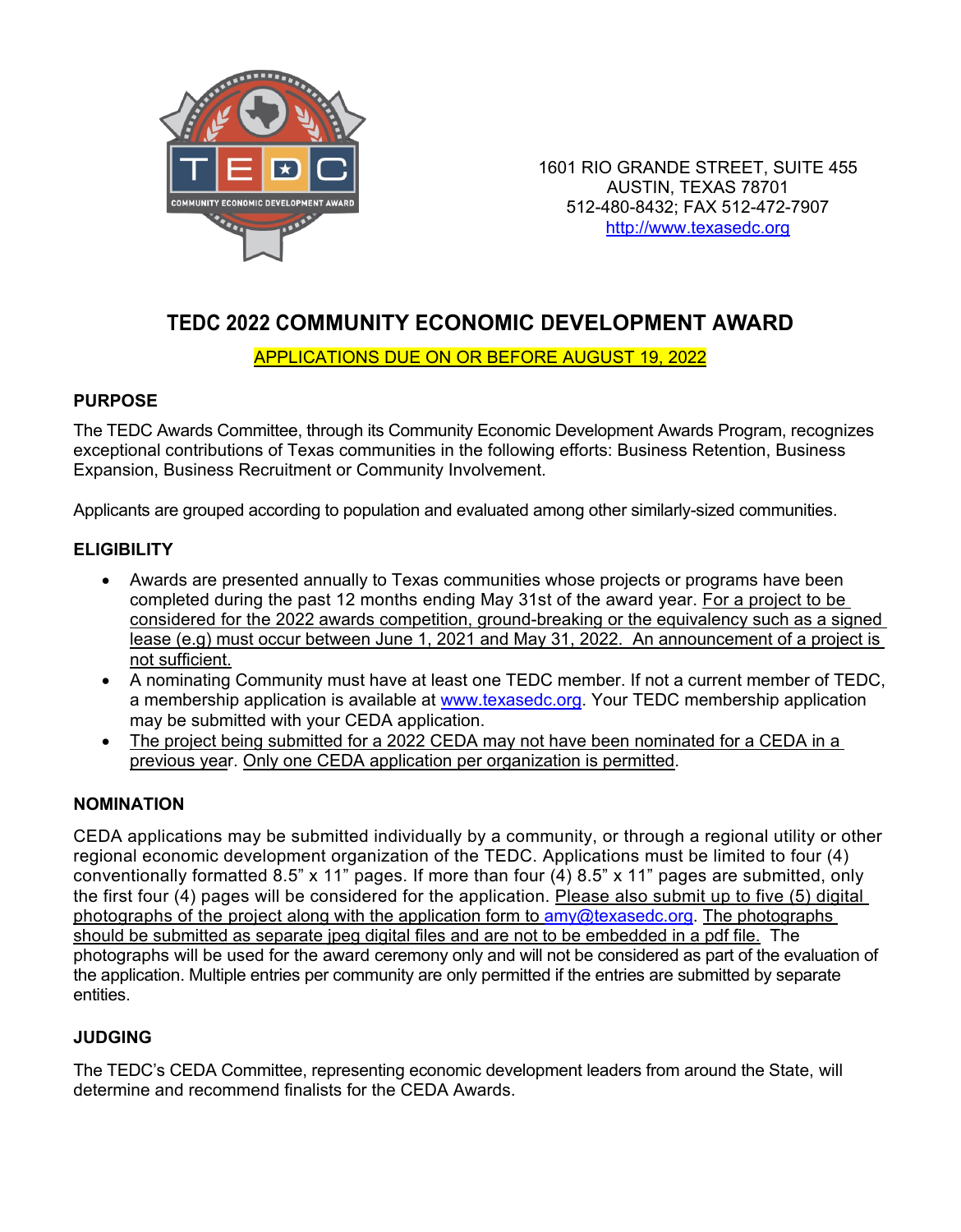# **TEDC CEDA AWARDS CRITERIA**

The awards will be judged on the following criteria:

I. INNOVATIVENESS

The program or project demonstrates innovative approaches to institutional, financial, technical or legal aspects of economic development.

II. TRANSFERABILITY

The program or project shows potential use by other economic development agencies or practitioners for similar opportunities or solutions.

The program or project should be readily transferable to comparable situations in other communities.

#### III. COMMUNITY COMMITMENT AND LEVERAGE

The program or project makes it possible for others to achieve a greater impact by joining public/private participation or by intergovernmental or state/local involvement to leverage resources.

Examples of this participation may include:

- tax abatements
- tax increment financing
- creative financing
- freeport exemptions
- enterprise zones
- public improvement districts and the economic development sales tax

#### IV. MEASURED OBJECTIVES

Results demonstrate a specific objective that the program or project was able to achieve. Measures of the program's value can include:

- jobs created
- jobs retained or improved
- additional monetary investment in the community
- additions to the tax base created by the program or project

#### V. SECONDARY BENEFITS

Produces ancillary benefits to other economic activities in the area.

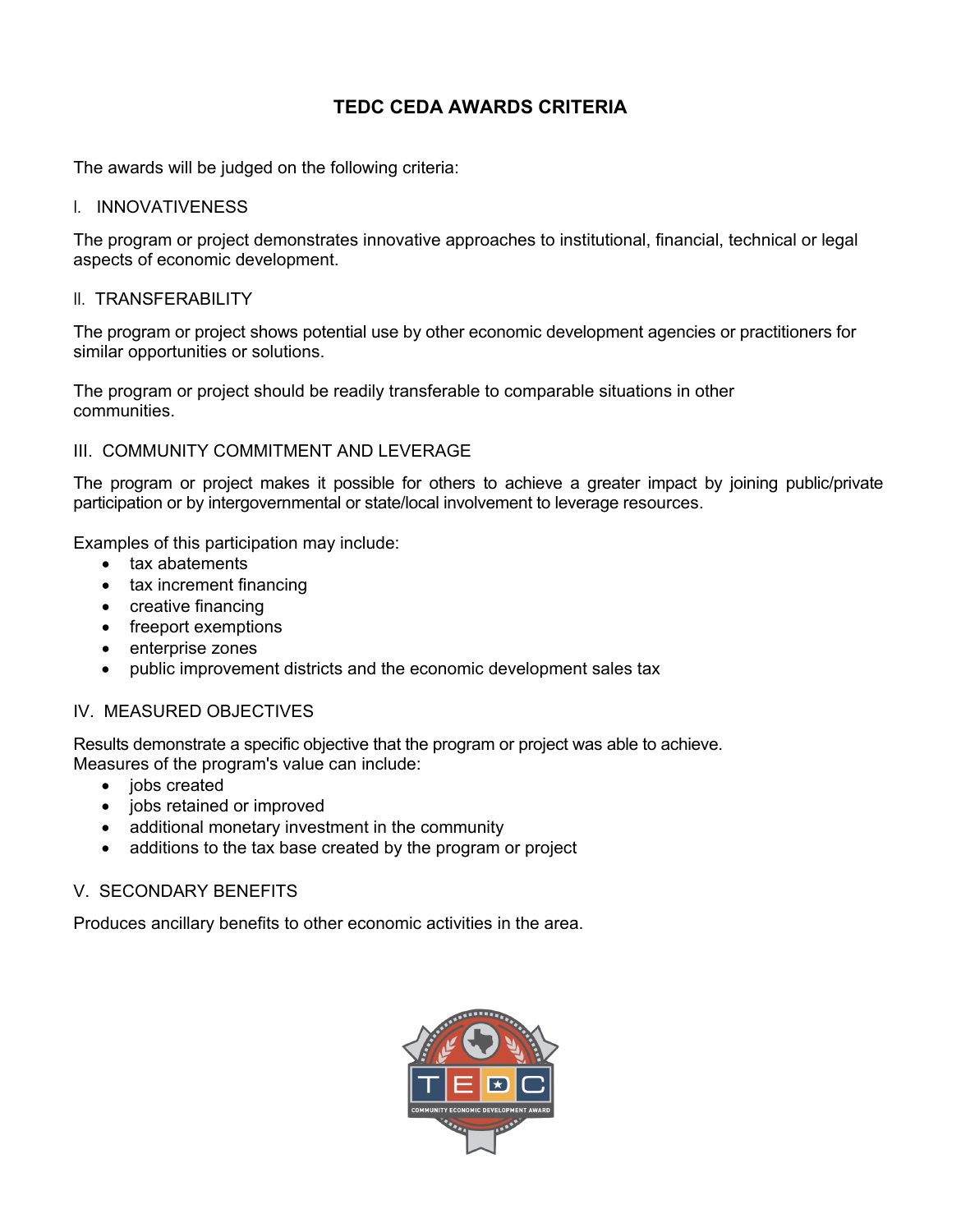# **TEDC 2022 CEDA APPLICATION**

All Applications Must Be Received by August 19, 2022

The 2022 CEDA nominations will be judged in each of the five categories that have made the most significant contribution to economic development in their community and the State of Texas.

#### AWARD CATEGORIES

The CEDA will be given to one community from each of the following five population categories: (as currently marketed). Mark the population category for which you are applying.

|                            | $\Omega$<br>O<br>$\circ$<br>$\circ$<br>$\circ$ | Population less than 10,000<br>Population 10,001 to 20,000<br>Population 20,001 to 50,000<br>Population 50,001 to 100,000<br>Population 100,001 to 250,000 | $\frac{1}{\sqrt{2\pi}}\left( \frac{1}{\sqrt{2\pi}}\right) ^{2}$<br>$\overline{\phantom{a}}$<br>$\frac{1}{1}$ |                              |
|----------------------------|------------------------------------------------|------------------------------------------------------------------------------------------------------------------------------------------------------------|--------------------------------------------------------------------------------------------------------------|------------------------------|
|                            | O                                              | Population 250,001 and above                                                                                                                               | $\mathcal{L}(\mathcal{L})$                                                                                   |                              |
| NOMINATION:                |                                                |                                                                                                                                                            |                                                                                                              |                              |
|                            |                                                |                                                                                                                                                            |                                                                                                              |                              |
|                            |                                                |                                                                                                                                                            |                                                                                                              |                              |
|                            |                                                |                                                                                                                                                            |                                                                                                              |                              |
|                            |                                                |                                                                                                                                                            |                                                                                                              |                              |
|                            |                                                | Community Population (as currently marketed): __________________________________                                                                           |                                                                                                              |                              |
|                            |                                                |                                                                                                                                                            |                                                                                                              |                              |
|                            |                                                |                                                                                                                                                            |                                                                                                              |                              |
| Media Contacts: [optional] |                                                |                                                                                                                                                            |                                                                                                              |                              |
|                            |                                                |                                                                                                                                                            |                                                                                                              |                              |
|                            |                                                |                                                                                                                                                            |                                                                                                              |                              |
|                            |                                                |                                                                                                                                                            |                                                                                                              |                              |
|                            |                                                |                                                                                                                                                            |                                                                                                              |                              |
| <b>SUBMITTED FOR:</b>      |                                                |                                                                                                                                                            |                                                                                                              |                              |
|                            |                                                | <b>Business Retention</b>                                                                                                                                  |                                                                                                              | <b>Business Attraction</b>   |
|                            |                                                | ____ Business Expansion                                                                                                                                    |                                                                                                              | <b>Community Involvement</b> |

#### SUMMARY REVIEW

Please attach a brief description of the economic development efforts and accomplishments of the project or program (specific to the project or program for which you are submitting the application). Within this description, address the awards criteria of innovativeness, transferability, community commitment, measured objectives and secondary benefits. The narrative portion of the application is limited to four (4) conventionally formatted 8.5" x 11" pages. Please also submit up to five (5) digital photographs (jpeg) to  $\frac{am}{\omega}$ texasedc.org. The photos must be submitted with the application form. The photographs will be presented during the CEDA luncheon at the TEDC's 2021 Annual Conference.